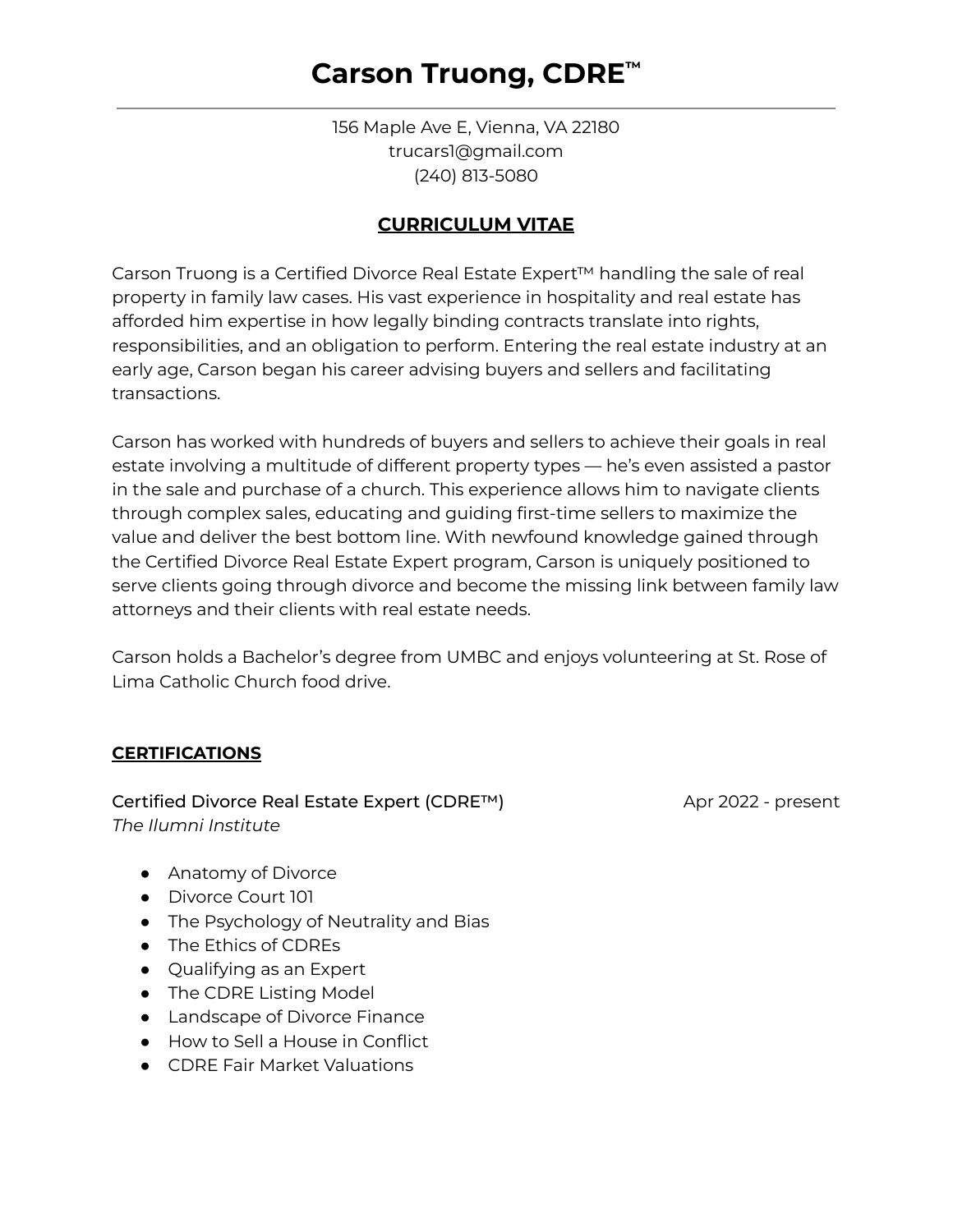# Carson Truong, CDRE ™

## **EDUCATION**

| Bachelor's Degree in Biology                                                                                                                       | 2010 - 2014    |
|----------------------------------------------------------------------------------------------------------------------------------------------------|----------------|
| University of Maryland, Baltimore County (UMBC)                                                                                                    |                |
| <b>Real Estate License</b>                                                                                                                         |                |
| Professional Development Institute                                                                                                                 | 2015           |
| <b>Continuing Education</b>                                                                                                                        |                |
| Residential Property Management Essentials                                                                                                         | 2021           |
| Maryland Legal Update<br>$\bullet$                                                                                                                 | 2021           |
| Maryland Real Estate Code of Ethics<br>$\bullet$                                                                                                   | 2021           |
| (Fair Housing-C) DL/Diversity: Your Kaleidoscope of Clients<br>$\bullet$                                                                           | 2021           |
| MREC Brokerage Relationships & Disclosures<br>$\bullet$                                                                                            | 2021           |
|                                                                                                                                                    |                |
| <b>PROFESSIONAL BACKGROUND</b>                                                                                                                     |                |
| <b>Real Estate Agent</b>                                                                                                                           | 2015 - present |
| <b>Weichert Realtors</b>                                                                                                                           |                |
| Built confidence in valuation of residential real estate properties and their<br>$\bullet$<br>marketability                                        |                |
| Helped countless clients achieve their real estate goals                                                                                           |                |
| Established a social media profile with dedicated and active followers, and a<br>$\bullet$<br>Google/Facebook page with multiple five-star reviews |                |
| Analyst                                                                                                                                            | 2014 - 2015    |
| <b>Antson Capital Partners</b>                                                                                                                     |                |
|                                                                                                                                                    |                |
| Discovered the inner workings of a financial institution                                                                                           |                |
| Played a versatile role - company was a startup<br>Was an integral part of the acquisition of a multimillion-dollar company                        |                |
|                                                                                                                                                    |                |
| <b>Real Estate Assistant</b>                                                                                                                       | 2005 - 2014    |
| <b>Weichert Realtors</b>                                                                                                                           |                |
| Learned the value of hard work                                                                                                                     |                |

● Put together real estate contracts efficiently and accurately